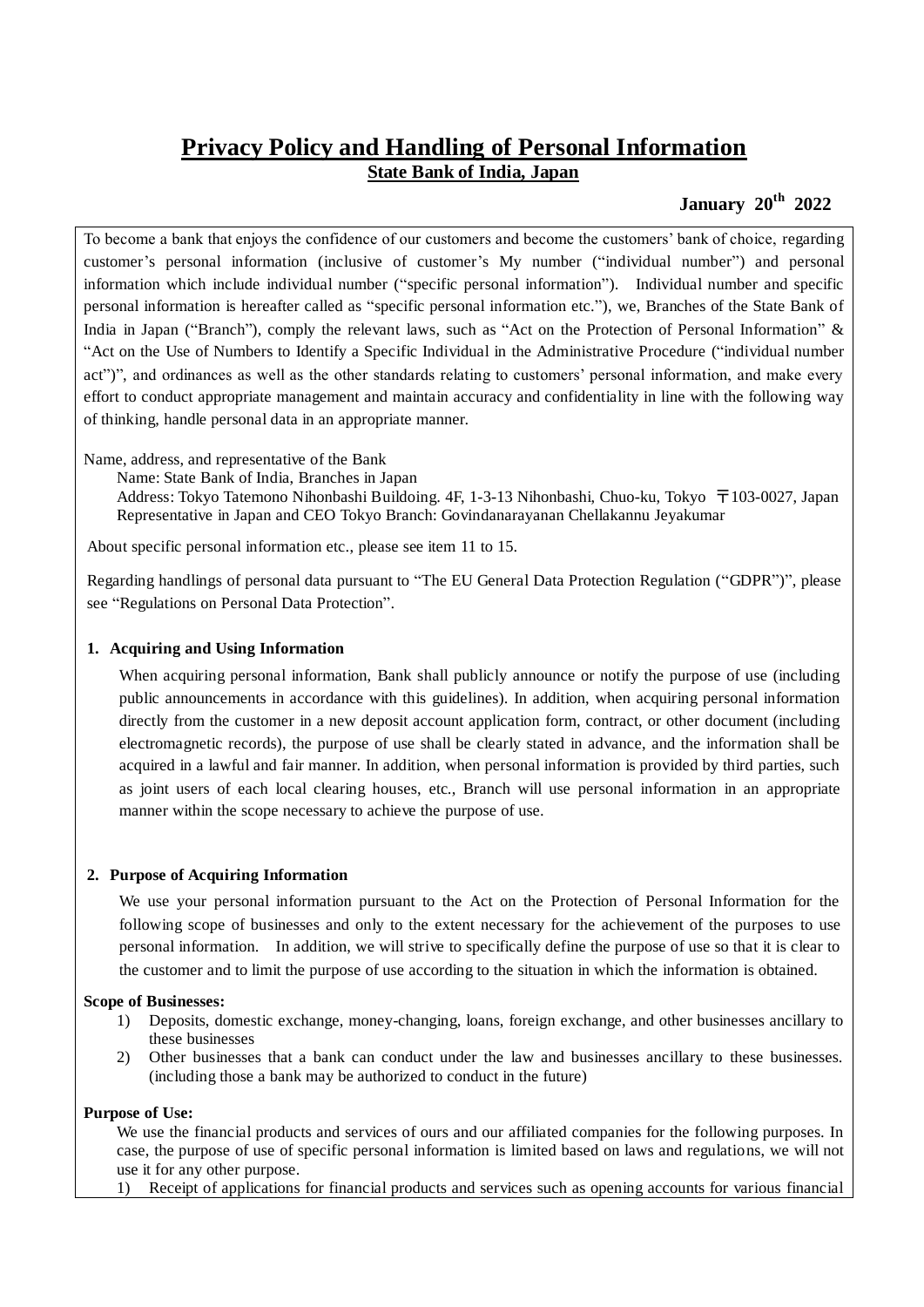products and transactions;

- 2) Identification of a customer pursuant to the Act on Prevention of Transfer of Criminal Proceeds or confirmation/judgment of suitability of our products and services offered;
- 3) Management of continuing transactions, such as due date control for deposits, loans, foreign exchange transactions etc.;
- 4) Decisions or management of applications for loans or other continuous transactions;
- 5) Decisions on the appropriateness of financial products and services in light of the suitability principles;
- 6) Provision, for credit granting, of personal information to a third party to the extent necessary for proper business operations;
- 7) Appropriate performing of outsourced operations, where all or part of the processing of personal information is outsourced by other enterprises;
- 8) Exercising rights or fulfilling obligations in accordance with a law or an agreement with a customer;
- 9) Research and development relating to financial products and services, through market research, data analysis, and questionnaires;
- 10) Proposal of financial products and services by sending direct mail, etc.;
- 11) Provision of information concerning products and services offered by our affiliates, etc.;
- 12) Cancellation of transactions, and post-cancellation administration;
- 13) Other matters necessary for the appropriate and efficient performance of transactions with customers.

#### **3. Types of Information to be Acquired**

The most general types of information to be acquired are the address, name, date of birth, sex, and telephone number of the customer. In addition to these types is the information requested from the customer when transactions are commenced.

#### **4. Information Acquisition Method**

Once adequate security measures are taken, customer information may be mainly acquired using mail, and electronic devices such as the internet, facsimile and telephone.

#### **5. Use and Provision of Information**

The Branch shall not use or externally provide customer information except in the following cases:

- 1) Where the customer has consented
- 2) Where it is judged as being necessary under a law or ordinance
- 3) Where it is considered as being necessary for the interests of the customer or community
- 4) Where the Branch introduces a financial product or service thought to be of great interest to the customer
- 5) Where the personal information is to be entrusted with a third party for the purpose of outsourcing operations (In this situation, the said third party is investigated, the necessary contracts are concluded, and other measures required under the laws and ordinances are taken.)

#### **6. Information Management Method (Security Control Measures)**

Appropriate measures are constantly taken so that customer information can be kept accurate and up-to-date. In addition, to prevent the loss, destruction, falsification, and leaking, etc. of the personal information of customers, we take appropriate information security measures such as measures against unauthorized access and computer virus countermeasures. In addition, we ensure that any company handling the personal data of customers, etc. on consignment from the Branch also enforces rigorous management.

Meanwhile, Personal Data Protection Manager of the Branch is as follows: Toshio KIKUCHI, SVP (Compliance), Tel: 03-3517-3700.

## **7. Applications for Disclosure, Correction, or Discontinuation from the Customer**

## **[Disclosure and Correction]**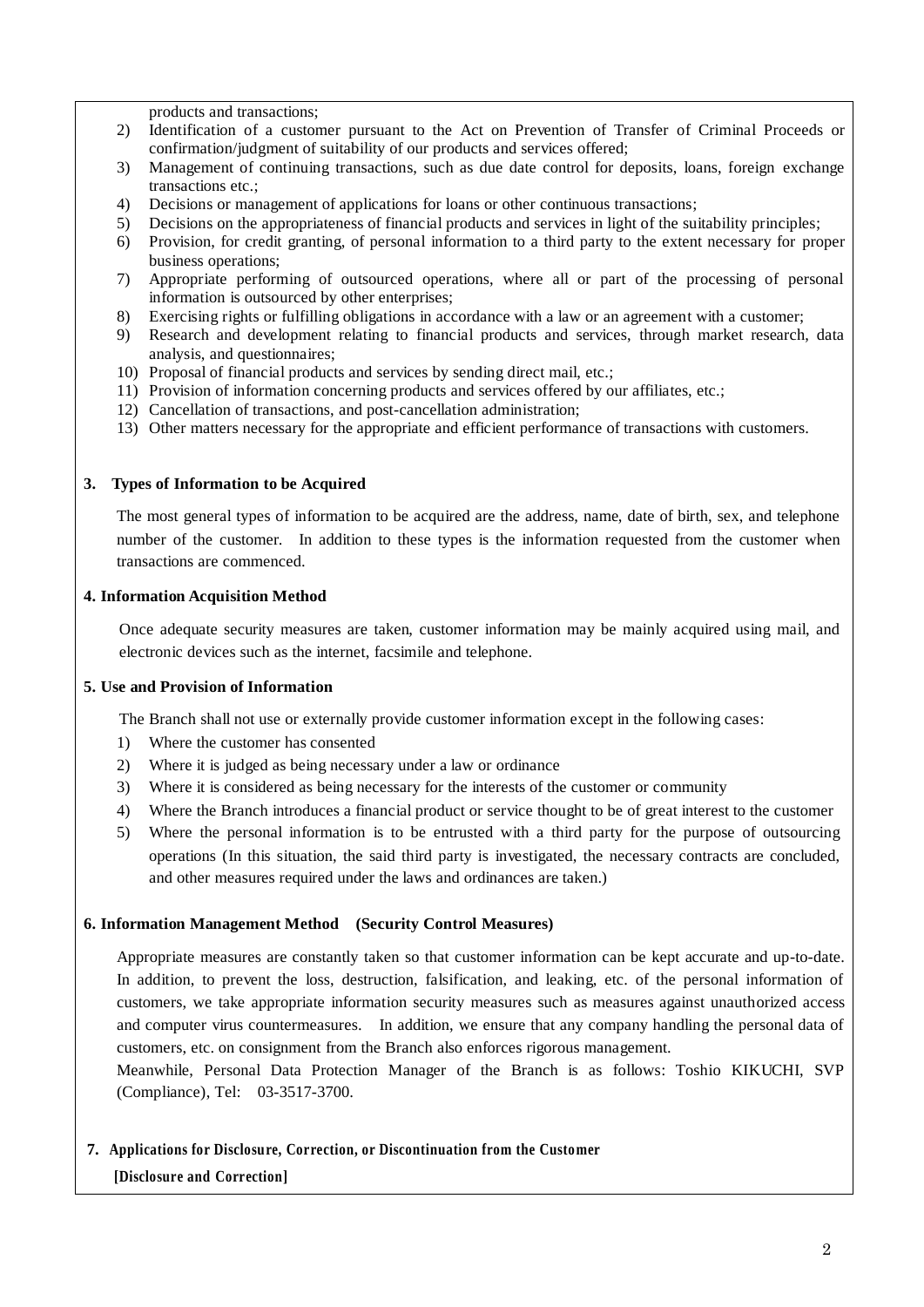Unless there is a particular reason, we approve customer requests for the disclosure of their own information after checking that the applicant is the person concerned. In addition, if the information about the customer is inaccurate, we modify it so that it is accurate. Apply at the inquiries desk detailed below. Please note that actual costs may be billed for disclosure.

# **[Discontinuation]**

If a customer does not want to receive introductory materials by direct mail, mail, telephone, or email, etc., apply at the inquiries desk detailed below. From then on, we shall discontinue handling your information.

# **8. Customer Inquiries and Complaints**

# **[Inquiries]**

Direct all applications relating to the disclosure, correction, and discontinuation of the use of personal information as well as any questions about points that are not clear to the telephone number given below.( Reception Hours: 9:00 a.m. to 5:00 p.m. , Excluding weekends, public holidays, and the year-end/New Year business holiday)

# **{Tokyo Branch} Office address:**

Tokyo Tatemono Nihonbashi Building,  $4^{th}$  Floor, 1-3-13, Nihonbashi, Chiyoda-ku, Tokyo,  $\bar{T}$ 103-0027 **{Contact}Customer Support Manager (kokyaku support-tou kanri sekininsha)**

Vice President (Trade Finance), or Assistant Vice President (Remittance) /Assistant Officer (Credit), Tel: 03-3517-3700

## **{Osaka Branch} Office address:**

Nomura Fudosan Osaka Bldg., 6<sup>th</sup> Fl, 8-15 Azuchimachi, 1-Chome, Chuo-Ku, Osaka, 〒541-0052

#### **{Contact} Customer Support Manager (kokyaku support-tou kanri sekininsha)**

Vice President (Credit & Operations), or Manager (Compliance & Risk), Tel: 06-6271-3695

## **9. Designated Organization for Alternative Dispute Resolution**

The Branch is an associate member of the Japanese Bankers Association ("JBA") and Alternative dispute resolution with which the Branch is in contact is JBA (Designated dispute organization based on the Banking Act) which responds to disputes that occur between customers and member banks.

[Contact:](file:///C:/Users/u101063/AppData/Local/Microsoft/Windows/Temporary%20Internet%20Files/Content.Outlook/AppData/Local/Microsoft/Windows/Temporary%20Internet%20Files/USER/AppData/Local/Microsoft/Windows/Temporary%20Internet%20Files/USER/AppData/Local/Microsoft/AppData/Local/Temp/100916%20Compliance%20program/Contact) JBA Customer Relations Centre Tel: (0570) 017109 or (03) 5252-3772

## **10. Joint Use of Personal Data**

The Branch will jointly use customers' personal data as follows:

# **(1) Joint Use among Head office and Branches of the State Bank of India [Purpose of Use]**

- 1) To identify a customer pursuant to applicable laws and regulations;
- 2) To provide comprehensive financial services offered by the Group
- 3) To implement the group framework for compliance, risk management, internal audits and other internal controls
- 4) To coordinate management and oversight activities among group companies

## **[Items of Personal Data to be jointly used]**

- 1) Name and address
- 2) Place of work and address
- 3) Business title
- 4) Contact details (phone number, fax number, and email address)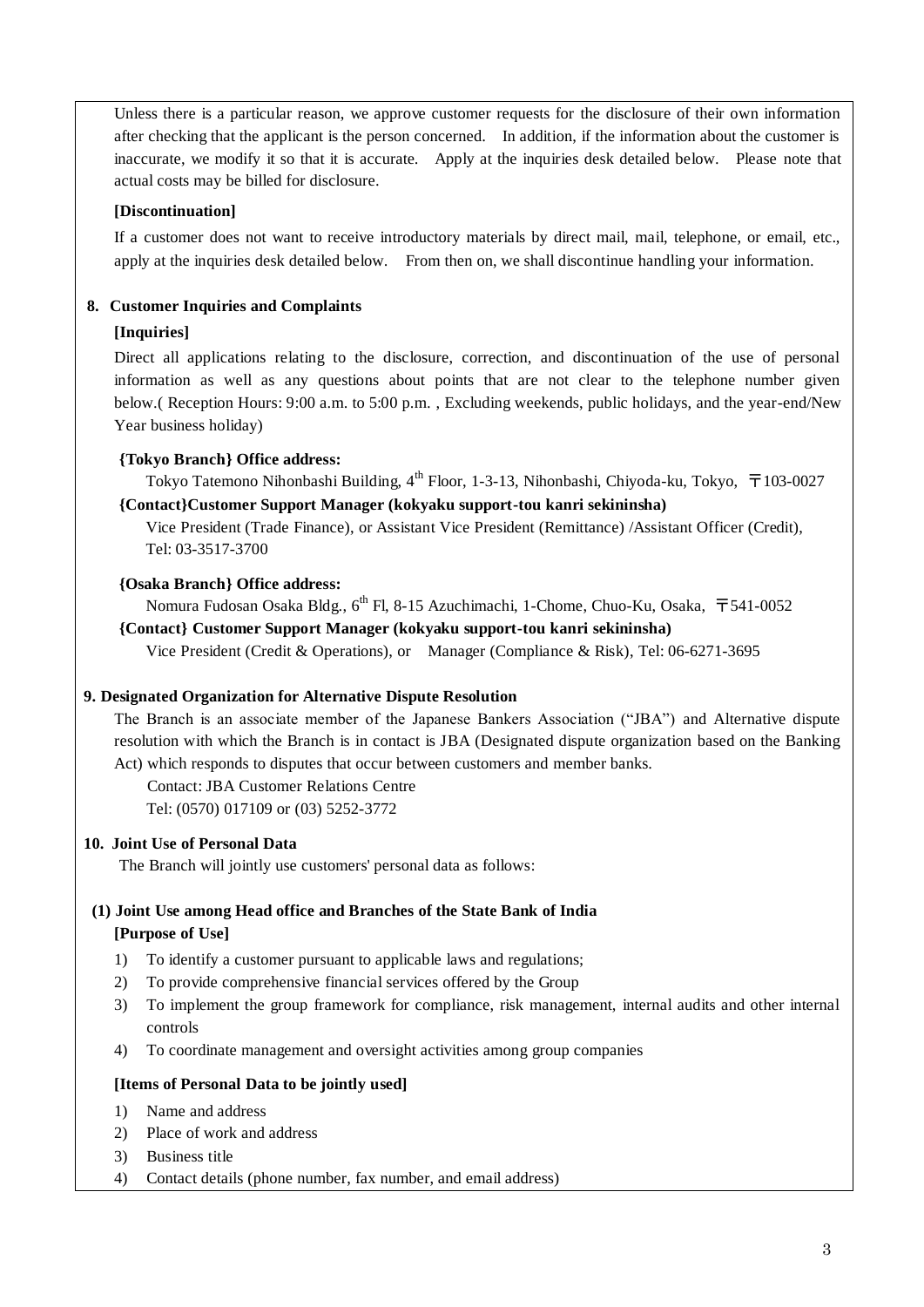- 5) Account information
- 6) Transaction details
- 7) Other items required to achieve the purposes specified above

#### **[Scope of Joint-users]**

Head office and Branches of the State Bank of India

#### **[Person responsible for the security of Personal Data]**

State Bank of India, Tokyo and Osaka Branch, more specifically, please refer to above item 6.

#### **(2) Joint Use of Dishonoured Cheque Information**

#### **[Purpose of Use]**

To secure smooth distribution of notes and cheques and to allow financial institutions to make judgements on their credit transactions.

#### **[Items of Personal Data to be jointly used]**

Name of the relevant drawer (in case of a corporation, its name, name of representative and title of representative); Trade name of the relevant drawer if any; Address (in case of a corporation, place where it is located) (including the zip code); Name of applicant for opening a current account (in case of a corporation, name, name of representative, title of representative and trade name (if any));Date of birth; Occupation; Capital (only in case of a corporation); Category and face value of the relevant note or check; Distinction between a report of dishonour (the first dishonour) and report of suspension of transactions (disposition of suspension of transactions); Date of exchange (Date of presentation); Paying Bank (including the name of department or branch); Out-clearing Bank (including the name of department or branch); Reason for dishonour; Date of disposition of suspension of transactions; Clearing house in which the paying bank (branch) of the dishonoured note/check is participating and the bankers association to which the relevant clearing house belongs;

#### **[Scope of Joint-users]**

Each local clearing house; Financial institutions participating in each local clearing house; Personal Credit Information Centre established and operated by JBA; Each local bankers association which is a special member of JBA (including Reference Centre for Suspended Persons in each local bankers association). A list of co-users may be found on the website of the JBA. https://www.zenginkyo.or.jp/abstract/clearing/

## **[Person responsible for the security of Personal Data]**

Bankers association owing the clearing house of which the paying bank (or the Branch) of the dishonoured note/cheque is a member.

## **11. Purpose of use of the specific personal information etc.**

The Branch obtains specific personal information etc. only when required under Article 19 of the individual number act in a legal and fair manner. Purpose of use of the customer's specific personal information etc. is limited to followings.

- 1) Work to draw information return regarding financial instruments
- 2) Work to draw legal documents regarding overseas remittance etc.
- 3) Work regarding application of the tax-exempt saving plan etc.
- 4) Work regarding linking deposit accounts with the account holders' individual numbers (fuban, effective from January 1st 2018)
- 5) Other works related to 1) to 4)

#### **12. Use of the specific personal information etc.**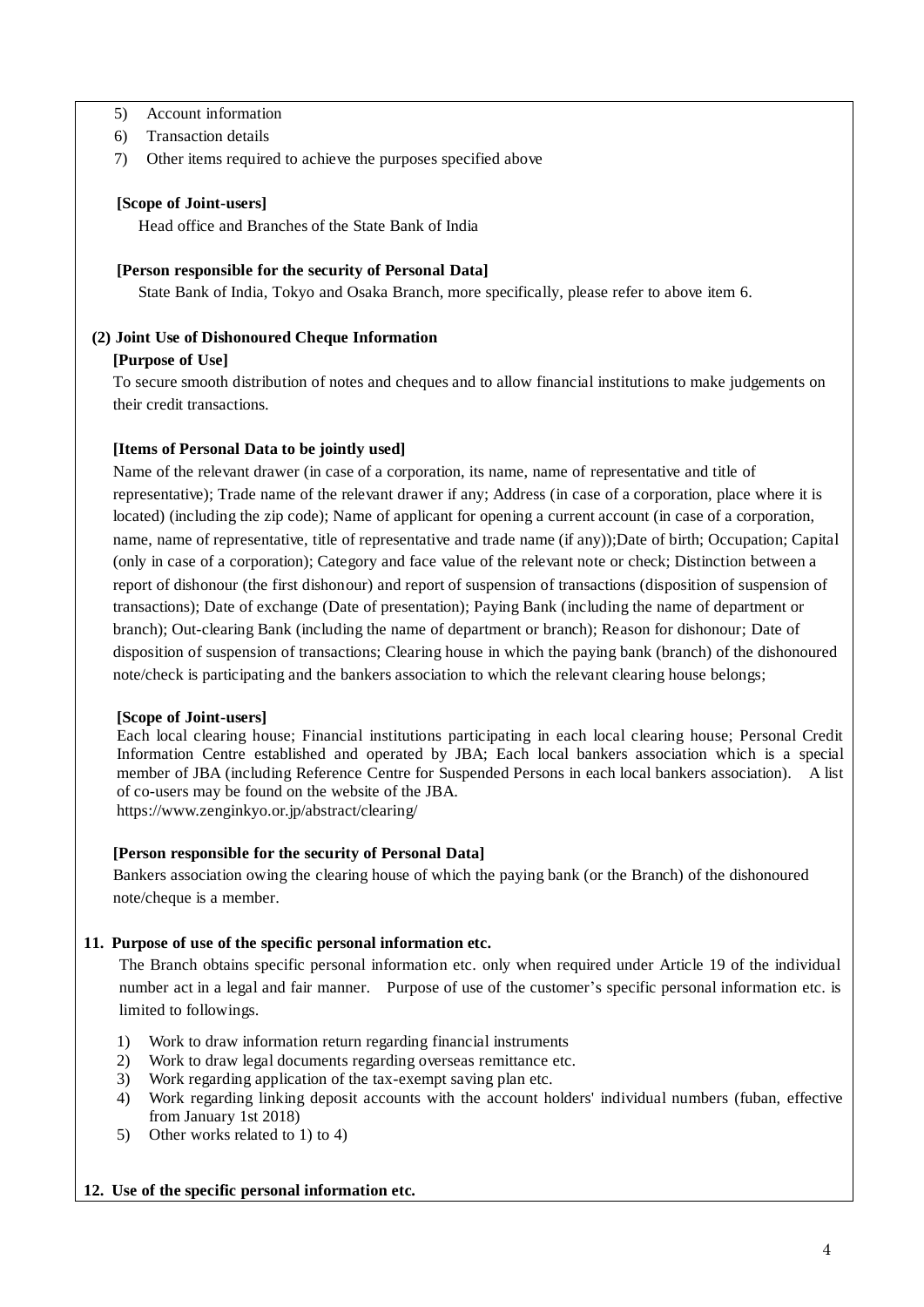Except for followings, the Branch does not use specific personal information etc. beyond specified by the preceding item.

- 1) When the Branch is entrusted by an administrative agency etc. to handle customer's individual number, and act accordingly
- 2) When a disaster of extreme severity outbreaks, and the Branch executes payment by utilizing individual number
- 3) When required to secure life, liberty or property, under customer's consent, or in case consent of the customer is difficult to get

#### **13. Not to provide specific personal information etc.**

Except for cases stipulated Article 19 of the individual number act, the Branch does not provide specific personal information etc. to a third party, regardless if there is customer's consent or not.

#### **14. Safe keeping of the specific personal information etc.**

The Branch keeps customer's specific personal information etc. based on the strict security and confidentiality standards. The Branch does not keep specific personal information etc. other than works stipulated item 11 and dispose or delete them as soon as possible after the legally stipulated retention period expires. In case an employee of the Branch violates this policy, based on the professional ethics and code of conduct of the Branch, disciplinary action etc. will be taken for the employee.

#### **15. Safety management measures for the specific personal information etc.**

The Branch stipulates an internal guideline for the safety management measures for the specific personal information etc.

#### **16. Ongoing improvement**

The Branch shall continuously review/ revise this policy and related internal guidelines and improve the handling of customers' Personal information.

## **17.Modifications**

The above information may be modified as a result of amendments to the law and other reasons. In that case, the latest version will be available to the public at the Branch office or on the website of the Branch.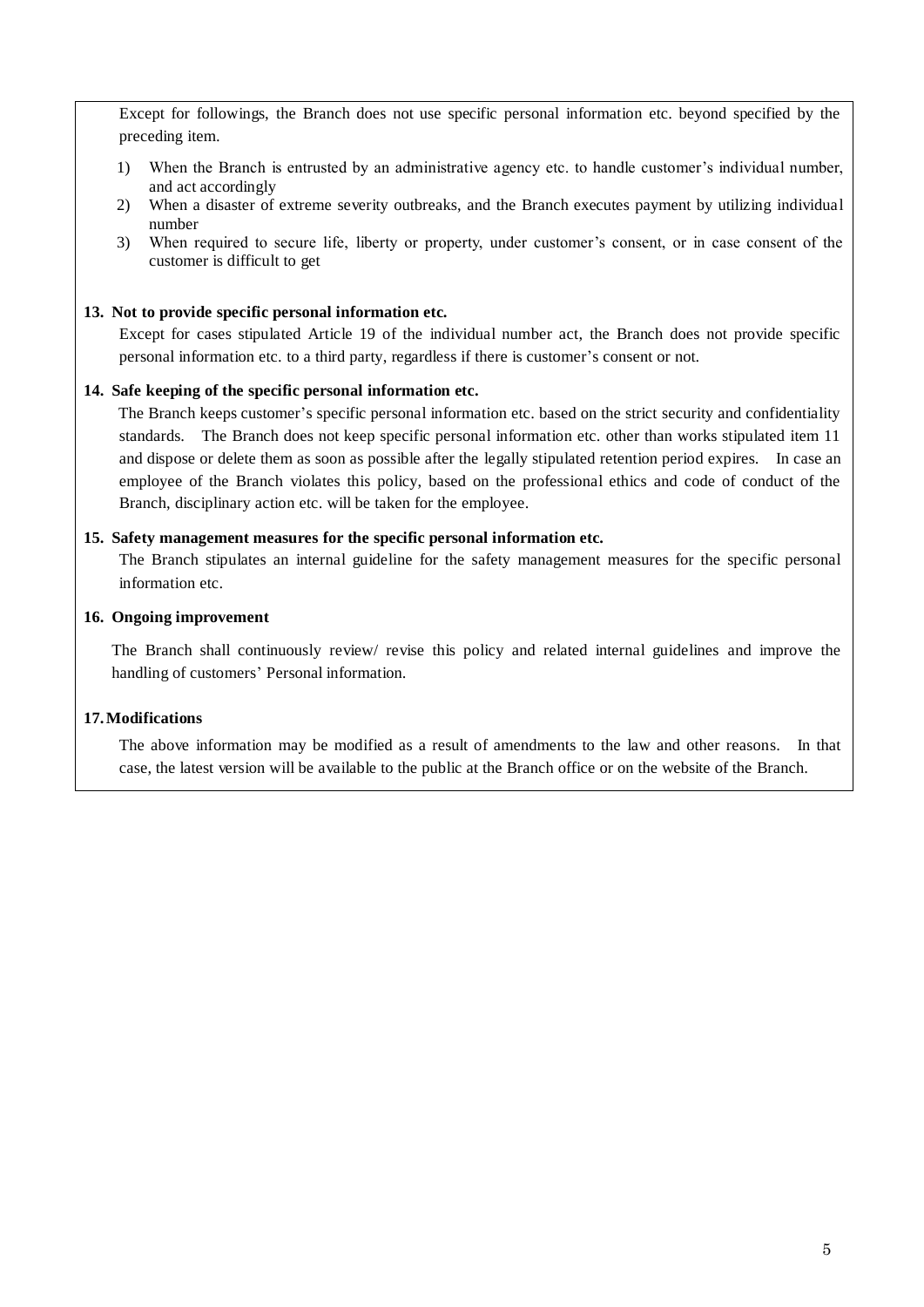# プライバシーポリシー・個人情報の取扱いについて

# インドステイト銀行 在日支店

#### **2022** 年 **1** 月 **20** 日

インドステイト銀行在日支店(以下、当行)では、お客様に信頼いただき、選んでいただける銀行とな るため、お客様の個人情報(お客様のマイナンバー(以下、個人番号)及び個人番号をその内容に含む個 人情報(以下、特定個人情報)を含む。なお、個人番号及び特定個人情報を総称して特定個人情報等と 呼びます)につきましては、「個人情報の保護に関する法律」「行政手続きにおける特定の個人を識別 するための番号の利用等に関する法律(以下、番号法)」をはじめとする関係法令及びその他の規範 等を遵守し、また、当行の個人情報保護に関する諸規定等に従い、以下の考え方に沿って適切な管理 を行い、正確性・機密性の保持に努め、個人データの適正な取扱いを行います。

当行の名称・住所・代表者の氏名

名称: インドステイト銀行在日支店 住所: 〒103-0027 東京都中央区日本橋 1-3-13 東京建物日本橋ビル 4 階 日本における代表者兼東京支店長: ゴビンダナラヤナン・チェラカヌ・ジャヤクマール

特定個人情報等については、第 11~15 項をご覧下さい。

なお、EU 一般データ保護規則 (GDPR) に基づく個人情報の取扱いについては 、"Regulations on Personal Data Protection"をご覧下さい。

#### **1.** 個人情報の取得・利用

当行は、個人情報を取得する際には、利用目的を公表または通知し(本指針による公表を含む。)、 また直接ご本人様から預金口座のご新規申込書、契約書、その他の書面(雷磁的記録を含む)に 記載された個人情報を取得する場合にはあらかじめ利用目的を明示し、適法かつ公正な手段によ って取得いたします。また各地手形交換所等の共同利用者等の第三者から、個人情報が提供され る場合等、当行は利用目的の達成に必要な範囲内で、適正に個人情報を利用いたします。

# **2.** 個人情報の利用目的

当行は、個人情報の保護に関する法律にもとづき、お客さまの個人情報(保有個人データ)を、下 記業務内容ならびに利用目的の達成に必要な範囲で利用いたします。また、お客さまご本人にとっ て利用目的が明確になるよう具体的に定めるとともに、取得の場面に応じ、利用目的を限定するよ う努めます。

#### 業務内容**:**

- 1) 預金業務、為替業務、両替業務、融資業務、外国為替業務およびこれらに付随する業務
- 2) 法律により銀行が営むことができる業務およびこれらに付随する業務(今後取り扱いが認めら れる業務を含む)

#### 利用目的**:**

当行および当行の関連会社の金融商品やサービスに関し、下記利用目的で利用いたします。なお、 特定の個人情報の利用目的が、法令等に基づき限定されている場合には、当該利用目的以外で利用 いたしません。

- 1) 各種金融商品の口座開設等、金融商品やサービスの申込の受付のため
- 2) 犯罪収益移転防止法に基づくご本人の確認等や、金融商品やサービスをご利用いただく資格等 の確認のため
- 3) 預金取引、融資取引、為替業務取引等における期日管理等、継続的なお取り引きにおける管理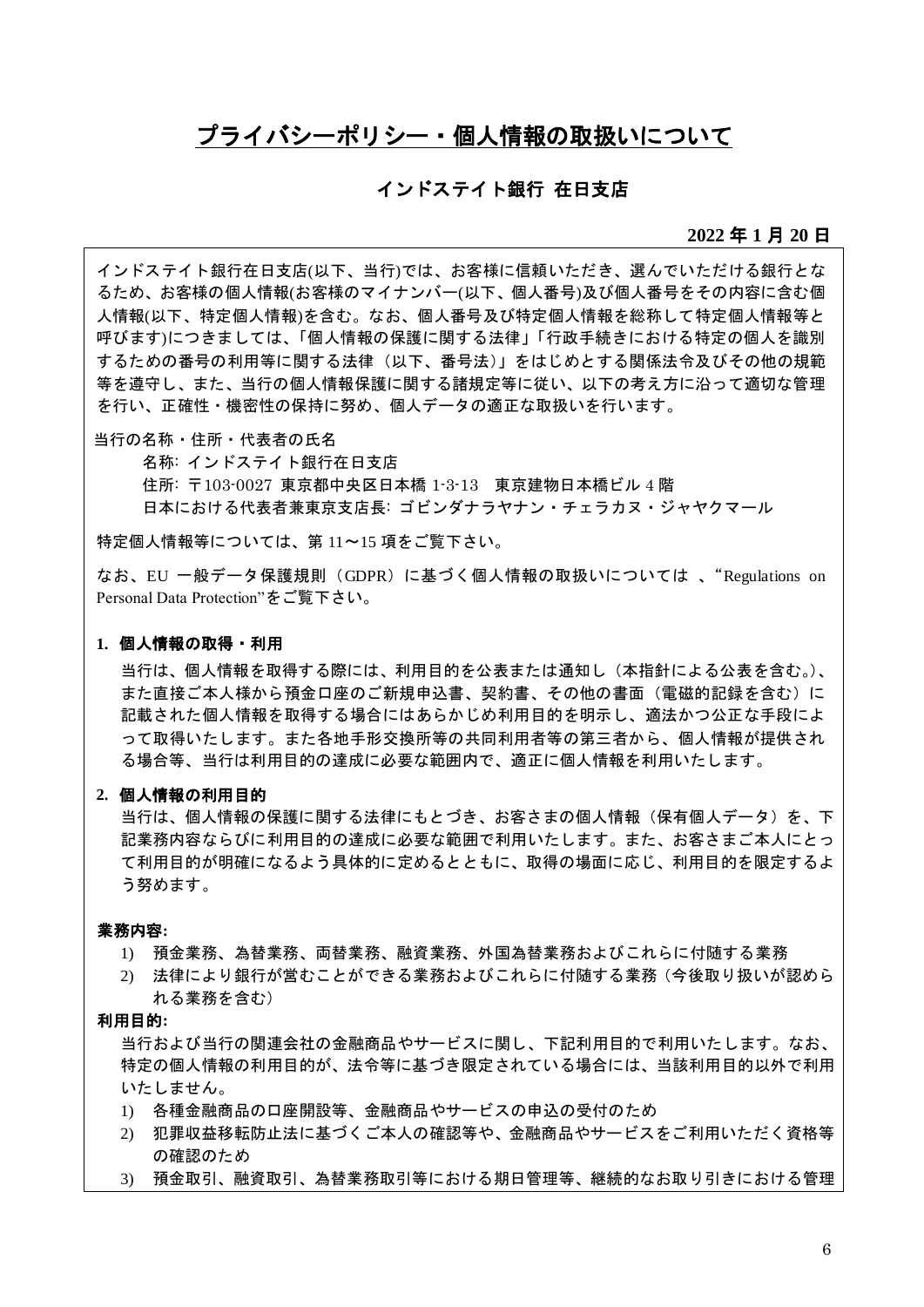のため

- 4) 融資のお申込や継続的なご利用等に際しての判断のため
- 5) 適合性の原則等に照らした判断等、金融商品やサービスの提供にかかる妥当性の判断のため
- 6) 与信事業に際して個人情報を、適切な業務の遂行に必要な範囲で第三者に提供するため
- 7) 他の事業者等から個人情報の処理の全部または一部について委託された場合等において、委託 された当該業務を適切に遂行するため
- 8) お客さまとの契約や法律等に基づく権利の行使や義務の履行のため
- 9) 市場調査、ならびにデータ分析やアンケートの実施等による金融商品やサービスの研究や開発 のため
- 10) ダイレクトメールの発送等、金融商品やサービスに関する各種ご提案のため
- 11) 提携会社等の商品やサービスの各種ご提案のため
- 12) 各種お取り引きの解約やお取り引き解約後の事後管理のため
- 13) その他、お客さまとのお取り引きを適切かつ円滑に履行するため

#### **3.** 取得する情報の種類

最も一般的なものとしましては、お客様のご住所、氏名、生年月日、性別、お電話番号などがござ います。その他、お取引を開始する際にお尋ねした情報がございます。

## **4**.情報の取得方法

十分な安全保護措置を講じたうえで、主に郵便物、インターネットなどの電子機器、ファクシミ リ及び電話を用いて、お客様の情報を取得することがございます。

#### **5**.情報の利用・提供

当行では、次の場合を除き、お客様の情報を利用したり外部に提供することはございません。

- 1) お客様が同意されている場合
- 2) 法令により必要と判断される場合
- 3) お客様、または公共の利益のため必要であると考えられる場合
- 4) お客様に高いご関心をお持ち頂けると思われる、弊行の金融商品およびサービスをご案内す る場合
- 5) 業務を委託するために、個人情報を第三者に預託する場合(この場合におきましては、当該第 三者について調査し、必要な契約を締結し、その他法令上必要な措置を講じます。)

#### **6**.情報の管理方法 **(**安全管理措置に関する事項**)**

お客様の情報を、正確且つ最新のものにするよう常に適切な措置を講じております。また、お客 様の個人情報の紛失、破壊、改竄および漏洩等を防止するため、不正アクセス対策、コンピュー ター・ウイルス対策等の適切な情報セキュリティー対策を講じます。 また、当行の委託を受け てお客様の個人データの取扱い等を行う会社にも同様に、厳重な管理を行わせております。 当行の個人データ管理責任者は次の通りです。: 菊池俊夫、東京支店副支店長、電話 03-3517-3700

#### 7.個人情報に係る、お客様からの開示、訂正、中止のご請求

#### 【開示・訂正】

お客様から、ご自身に関します情報の開示のご依頼を承った場合は、請求者がご本人であること を確認させて頂いたうえで、特別な理由のない限りお答えしております。 また、お客様に関す る情報が不正確である場合には、正確なものに変更させていただきます。 下記のお問い合わせ 先までお申し出下さい。 なお、開示には実費がかかる場合がありますので、予めご了承下さい。 【中止】

ダイレクト・メール、郵便物、電話、電子メール等によるご案内をお客様がご希望されない場合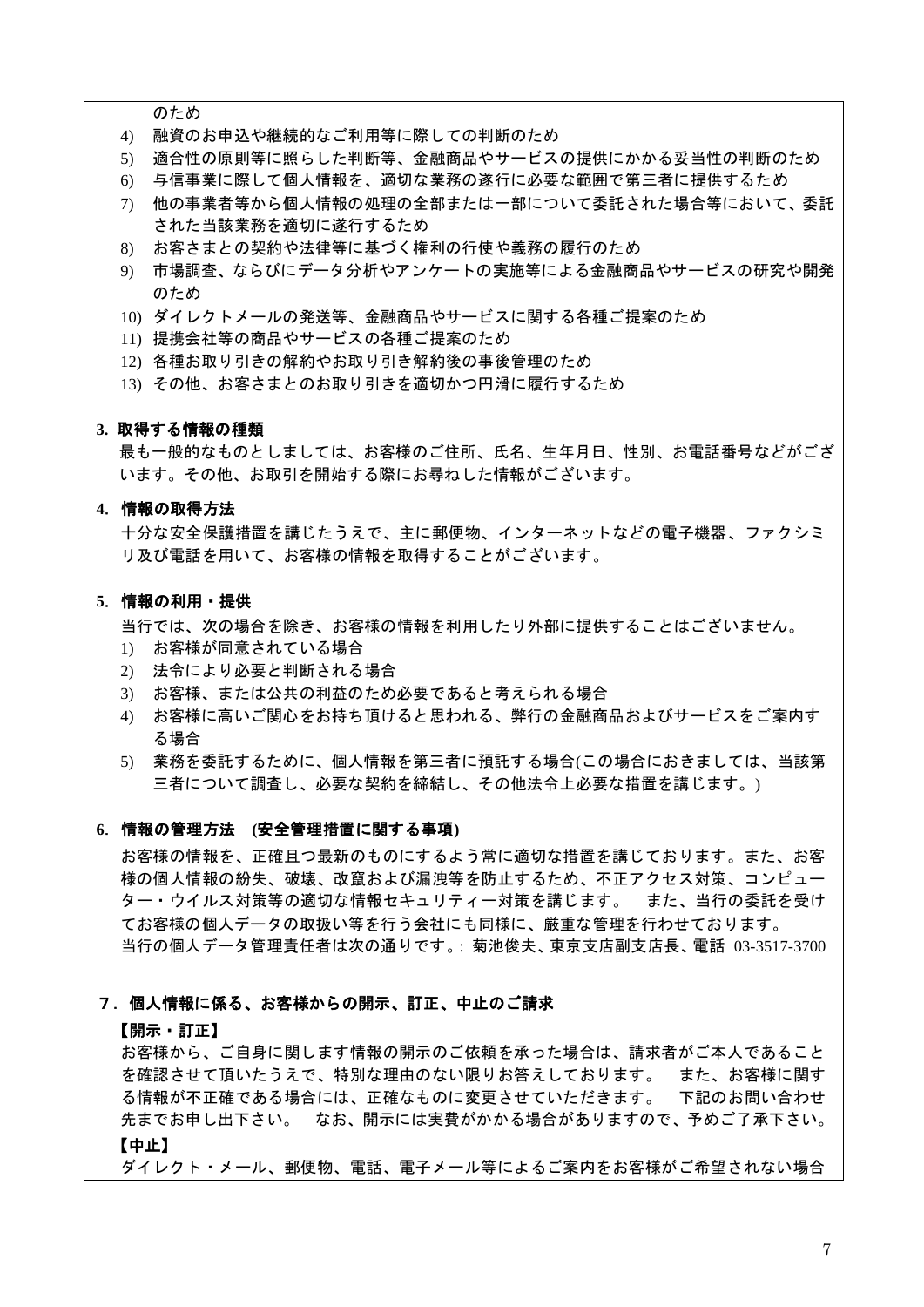は、下記のお問い合わせ先までお申出下さい。以降、取扱いを中止させていただきます。

#### **8**.お客様からのご質問および苦情窓口

#### 【お問い合わせ先】

個人情報に関する開示・訂正・中止のご請求、ご不明な点についてのご質問は、下記の電話番号 にて承っております。(受付時間:午前9時~午後5時)

《東京支店》所在地: 〒103-0027 東京都中央区日本橋 1-3-13 東京建物日本橋ビル 4 階

#### 《担当部署および電話番号》顧客サポート等管理責任者

Vice President (TF) 外国為替部長 もしくは、Assistant Vice President (Remittance) アシスタ ント バイス プレジデント(送金課)・Assistant Officer (Buyer's Credit) アシスタント オ フィサー(クレジット) 電話: 03 (3517) 3700

《大阪支店》所在地: 〒541-0052 大阪府大阪市中央区安土町 1-8-15 野村不動産大阪ビル 6 階 《担当部署および電話番号》顧客サポート等管理責任者

Vice President (Credit & Operations) 融資営業部 もしくは Manager (Compliance & Risk) マ ネージャー(コンプライアンス・リスク部)電話: 06 (6271) 3695

#### **9**.指定紛争解決機関**(**金融 **ADR** 制度**)**

当行は全国銀行協会の準会員であり、お客様と加入銀行との紛争案件に対応する銀行法上の指定 紛争解決機関は、全国銀行協会です。

連絡先: 全国銀行協会相談室 電話: (0570) 017109 または(03) 5252-3772

# **10.** 個人データの共同利用

当行は、以下の内容につきまして、お客様の個人データを、共同利用させていただいております。

#### **(1)** インドステイト銀行本支店との共同利用

# 【共同利用における利用目的】

- 1) 法令に基づくご本人さまの確認のため
- 2) 当行グループの総合的サービスの提供のため
- 3) コンプライアンス、リスク管理、内部監査その他の内部管理のため
- 4) グループの経営管理のため

# 【共同利用する個人データの項目】

- 1) 氏名・住所
- 2) 所属団体 (会社) の名称・所在地
- 3) 役職名
- 4) 連絡先(電話番号、ファクス番号、Eメールアドレス)
- 5) 口座情報
- 6) 取引内容
- 7) その他上記目的の達成に必要な項目

#### 【共同利用者の範囲】

インドステイト銀行の本支店

#### 【個人データの管理について責任を有する者の名称】

インドステイト銀行 東京支店及び大阪支店(当行)、詳細は第 6 項をご覧ください。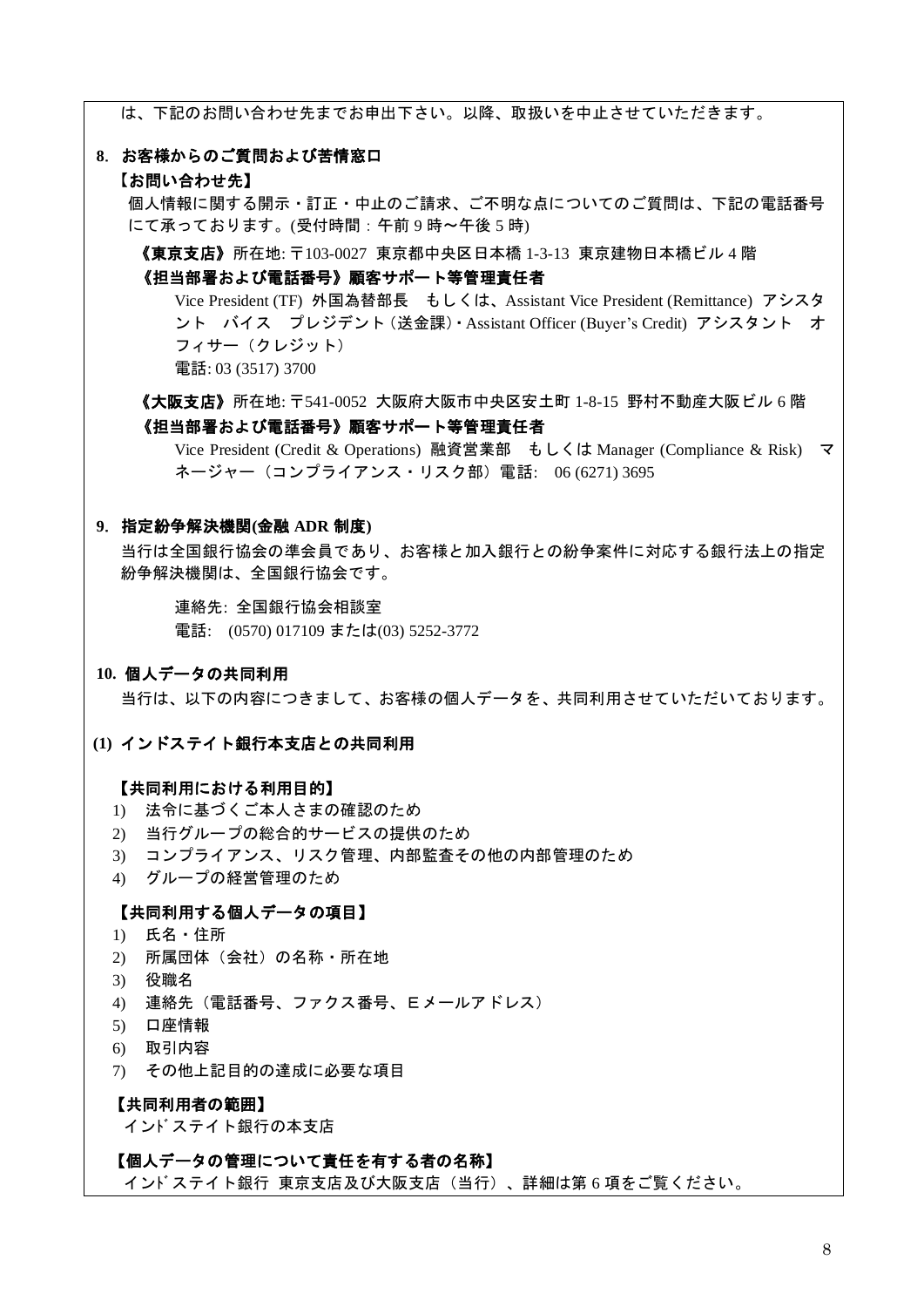#### **(2)** 不渡り情報の共同利用

#### 【共同利用における利用目的】

手形・小切手の円滑な流通の確保および金融機関における自己の与信取引上の判断

#### 【共同利用する個人データの項目】

当該振出人の氏名(法人であれば名称・代表者名・代表者肩書)、当該振出人について屋号があれば 当該屋号、住所(法人であれば所在地・郵便番号を含みます。)、当座取引開設の依頼者の氏名(法人 であれば名称・代表者名・代表者肩書、屋号があれば当該屋号)、生年月日、職業、資本金(法人の 場合に限ります。)、当該手形・小切手の種類及び'額面金額、不渡報告(第 1 回目不渡)または取引 停止報告(取引停止処分)の別、交換日(呈示日)、支払銀行(部・支店名を含みます。)、持出銀行(部・ 支店名を含みます。)、不渡り事由、取引停止処分を受けた年月日、不渡りとなった手形・小切手 の支払銀行(店舗)が参加している手形交換所および当該手形交換所が属する銀行協会

#### 【共同利用者の範囲】

各地手形交換所、各地手形交換所の参加金融機関、全国銀協会が設置・運営している全国銀行個人 信用情報センター、全国銀行協会の特別会員である各地銀行協会(各地銀行協会の取引停止処分者 照会センターを含みます。) なお、共同利用者の一覧は、下記全国銀行協会のウェブサイトをご 参照ください。

https://www.zenginkyo.or.jp/abstract/clearing/

#### 【個人データの管理について責任を有する者の名称】

不渡りとなった手形・小切手の支払銀行(店舗)が参加している手形交換所の属する銀行協会。

#### **11.** 特定個人情報等の利用目的

当行は、番号法 19 条各号のいずれかに該当する場合に限り、お客様から特定個人情報等を適法か つ公正に取得いたします。 当行が、お客様から取得する特定個人情報等の利用目的は、以下の範 囲内といたします。

- 1) 金融商品に係る法定調書作成事務
- 2) 国外送金等取引に関する法定書類作成事務
- 3) 非課税貯蓄制度等の適用に関する事務
- 4) 預貯金口座付番に関する事務 (2018 年 1 月 1 日以降適用)
- 5) その他、1)から 4)までに関連する事務

#### **12.** 特定個人情報等の利用

当行は、以下の場合を除き、前項に揚げる場合を超えて特定個人情報等を利用いたしません。

- 1) 当行が行政機関等からお客様の個人番号を取り扱う事務の委託を受け、これを取り扱う場合
- 2) 激甚災害が発生した場合において、当行がお客様の個人番号を利用して金銭を支払う場合
- 3) 人の生命、身体または財産の保護のために必要がある場合であって、お客様の同意があり、 またはお客様の同意を得ることが困難な場合

#### **13.** 特定個人情報等の提供

当行は、番号法 19 条各号に掲げる場合を除き、本人の同意の有無に関わらず、特定個人情報等を 第三者に提供いたしません。

#### **14.** 特定個人情報等の保管

当行は、セキュリティー及び守秘義務の厳格な基準に従って、お客様の特定個人情報等を保管い